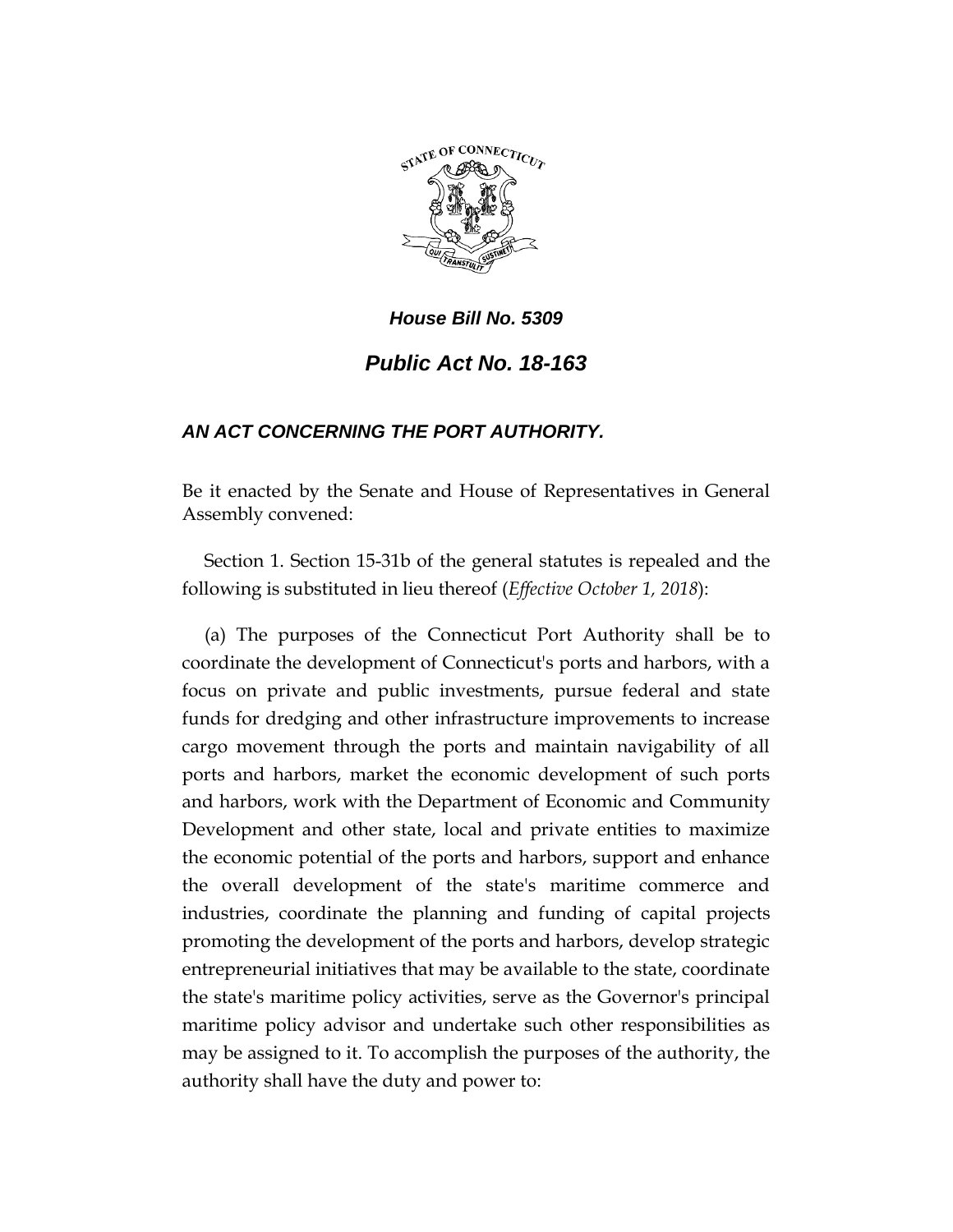(1) Have perpetual succession as a body politic and corporate and to adopt bylaws for the regulation of its affairs and the conduct of its business;

(2) Adopt an official seal and alter the same at pleasure;

(3) Maintain an office at such place or places as it may designate;

(4) Sue and be sued in its own name, and plead and be impleaded;

(5) Develop an organizational and management structure that will best accomplish the goals of the authority concerning Connecticut ports and harbors;

(6) Create a code of conduct for the board of directors of the authority consistent with part I of chapter 10;

(7) Adopt rules for the conduct of its business, which shall not be considered regulations as defined in section 4-166;

(8) Adopt an annual budget and plan of operations, including a requirement of board approval before the budget or plan may take effect;

(9) Make and enter into all contracts and agreements that are necessary, desirable or incidental to the conduct of its business;

(10) Enter into joint ventures and invest in, and participate with, any person or entity, including, without limitation, governmental or private business entities in the formation, ownership, management and operation of business entities, including stock and nonstock corporations, limited liability companies and general and limited partnerships, formed to advance the purposes of the authority. The officers, employees and members of the board of directors of the authority may serve, without compensation, as directors or officers of any such business entities formed and such service shall be deemed to

*Public Act No. 18-163 2 of 5*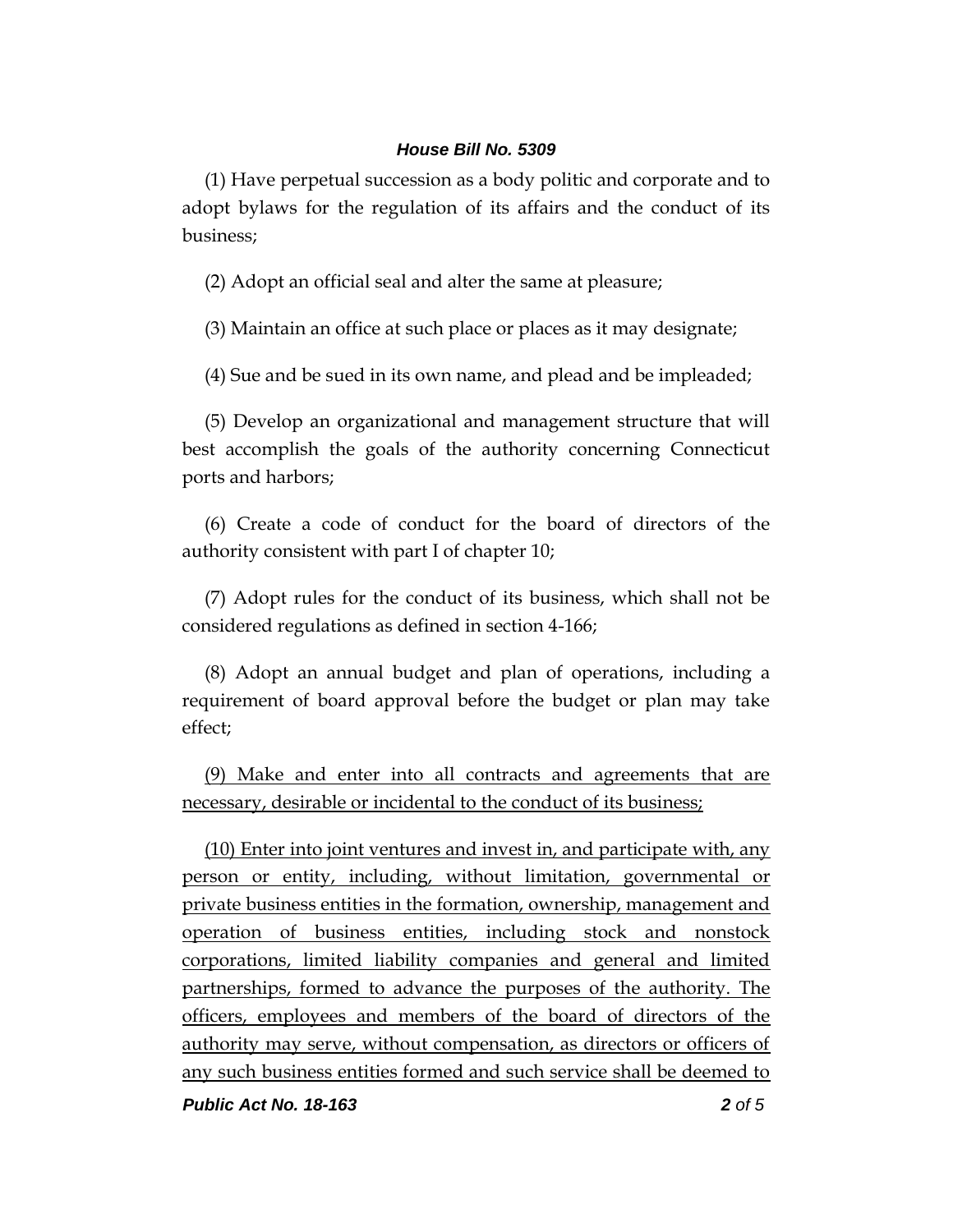be within the discharge of the duties of such officers, employees or directors to the authority;

(11) Receive and accept, from any source, aid or contributions, including money, property, labor and other things of value;

(12) Award grants and subsidies, make loans and provide other forms of financial assistance to any person or entity under a written policy, adopted in accordance with the provisions of section 1-121, setting forth the eligibility criteria, application process, and such other provisions as may be necessary or desirable to carry out the purposes of this section;

(13) Charge reasonable fees for the services it performs and waive, suspend, reduce or otherwise modify such fees in accordance with written criteria established by the authority, and provided, that no change may be made in fees without at least thirty days prior notice, published in accordance with the provisions of section 1-121;

**[**(9)**]** (14) Employ such assistants, agents and other employees as may be necessary or desirable to carry out its purposes. (A) The executive director and such employees shall be exempt from the classified service and, except as provided in subparagraph (B) of this subdivision, shall not be employees, as defined in subsection (b) of section 5-270. The authority shall fix appropriate compensation for such employees and establish all necessary or appropriate personnel practices and policies, including those relating to hiring, promotion, compensation, retirement and collective bargaining, which need not be in accordance with chapter 68, and the authority shall not be an employer, as defined in subsection (a) of section 5-270, and may engage consultants, attorneys and appraisers as may be necessary or desirable to carry out its purposes in accordance with sections 15-31a to 15-31i, inclusive. (B) For purposes of group welfare benefits and retirement, including, but not limited to, those provided under chapter

*Public Act No. 18-163 3 of 5*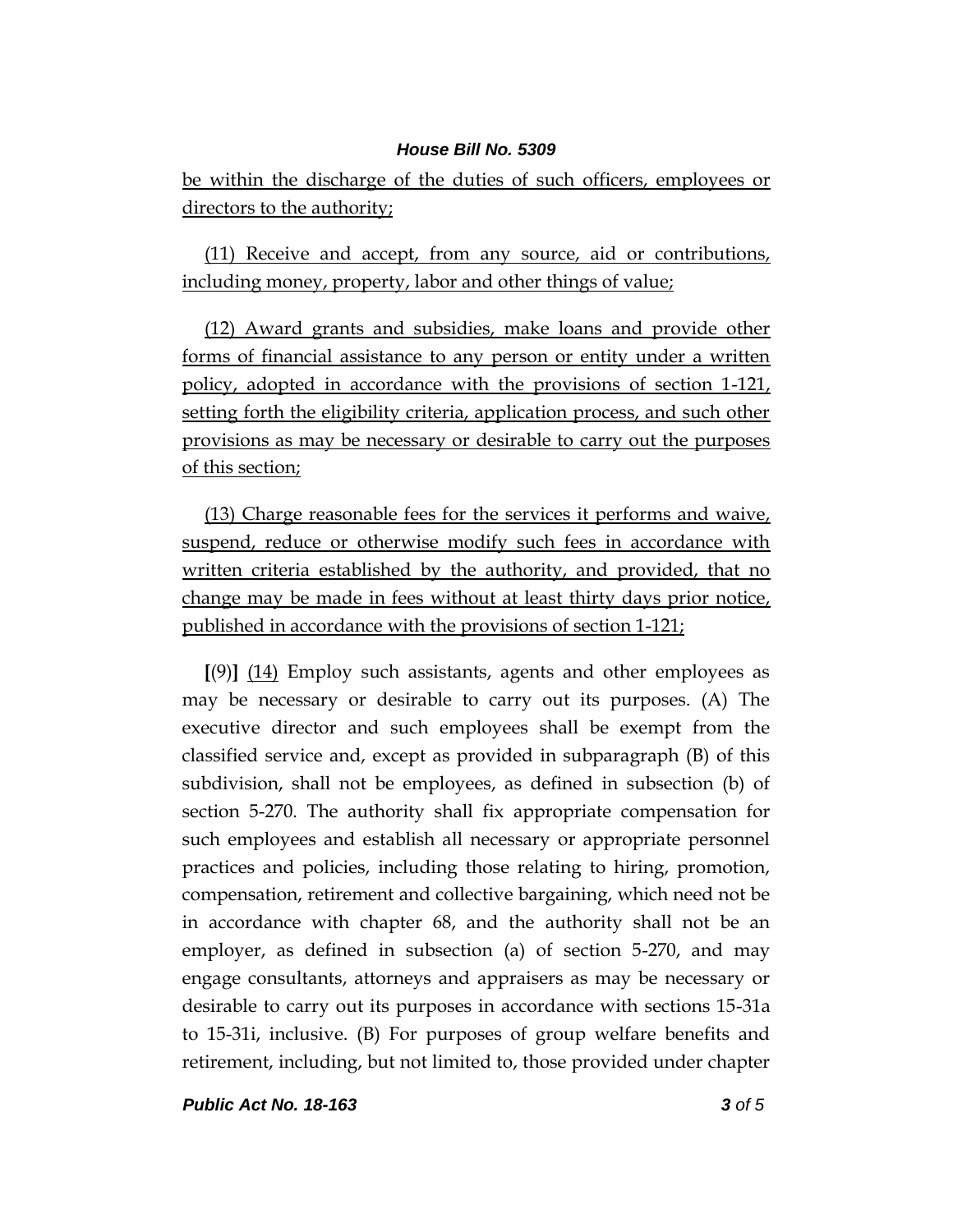66 and sections 5-257 and 5-259, the officers and all other employees of the authority shall be state employees. The authority shall reimburse the appropriate state agencies for all costs incurred by such designation; **[**and**]**

**[**(10)**]** (15) Invest in, acquire, lease, purchase, own, manage, hold and dispose of real property and lease, convey or deal in or enter into agreements with respect to such property on any terms necessary or incidental to carrying out the purposes of sections 15-31a to 15-31i, inclusive, provided such transactions shall not be subject to approval, review or regulation by any state agency pursuant to title 4b or any other provision of the general statutes, except the authority shall not convey fee simple ownership in any property associated with the ports or harbors under its jurisdiction and control without the approval of the State Properties Review Board and the Attorney General; **[**.**]** and

(16) Adopt any policies and procedures necessary to carry out the provisions of this section in accordance with the provisions of section 1-121.

(b) The authority shall continue as long as it has bonds or other obligations outstanding and until its existence is terminated by law, provided no such termination shall affect any outstanding contractual obligation of the authority and the state shall succeed to the obligations of the authority under any contract. Upon the termination of the existence of the authority, all its rights and properties shall pass to and be vested in the state of Connecticut.

Sec. 2. Section 15-15c of the general statutes is repealed and the following is substituted in lieu thereof (*Effective October 1, 2018*):

The provisions of this chapter shall not apply to (1) vessels navigating under a certificate of enrollment under the control of a federally licensed pilot, (2) American vessels engaged in fishing, **[**or**]**